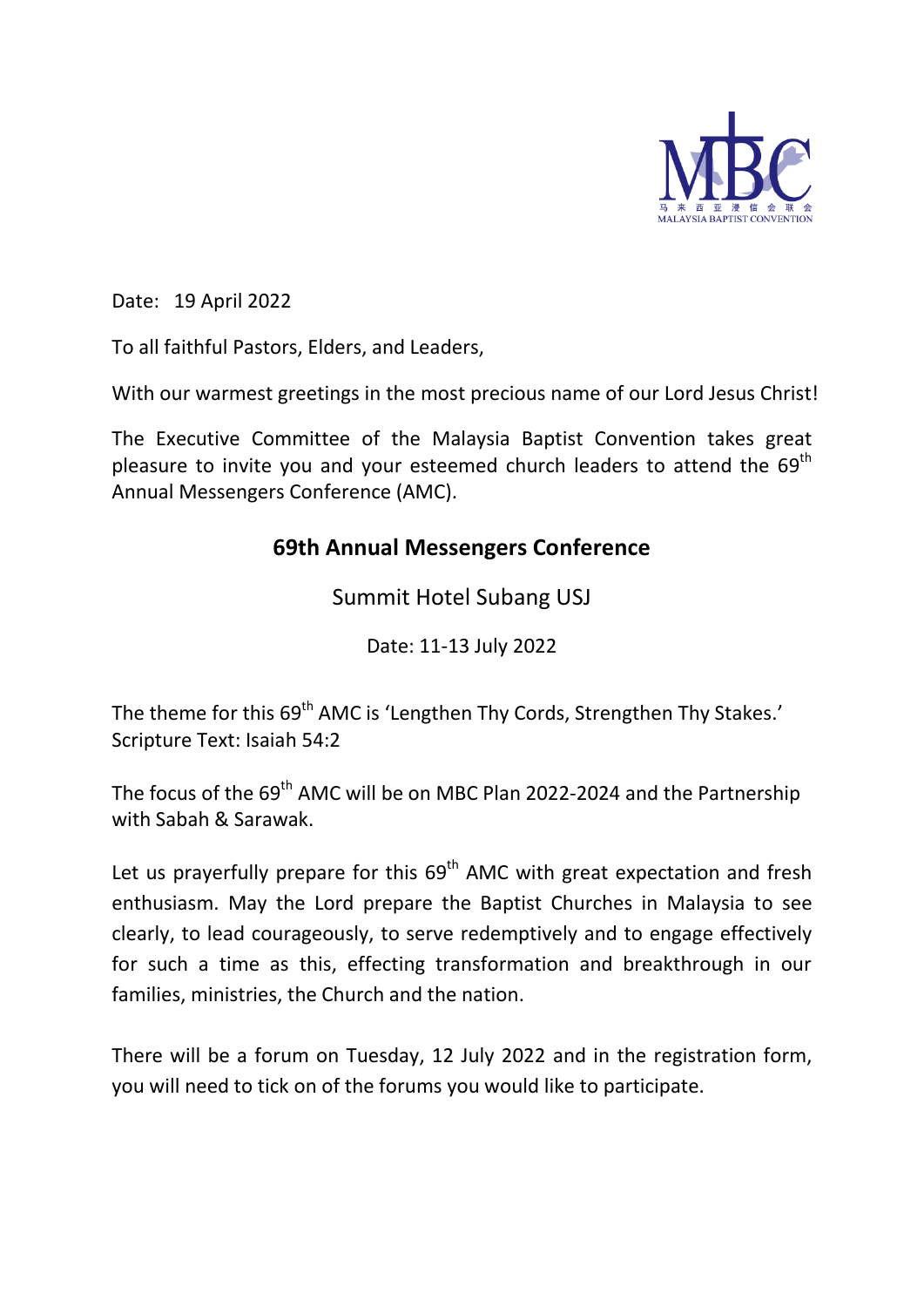| Ministry                                        | Facilitator         | Medium                | Remark                                                                 |
|-------------------------------------------------|---------------------|-----------------------|------------------------------------------------------------------------|
| HIM / GOTELL                                    | Pr Palan            | English &<br>Mandarin |                                                                        |
| Kindergarten in East<br>Malaysia                | Pr Gremen           | English &<br>Mandarin | Looking for partnership<br>to set up kindergarten<br>in East Malaysia  |
| Panggilan Anak<br>Negeri dari<br>Semenanjung    | Pr Saripah          | <b>BM</b>             | Connecting all BM<br>ministers in<br>Semenanjung with East<br>Malaysia |
| Raising Leaders and<br>Urban Church<br>Planting | Pr Sam<br>Surendran | English &<br>Mandarin |                                                                        |
| Love Your<br>Neighbour                          | Pr Ronnie<br>Chiu   | English &<br>Mandarin | <b>Social Ministry</b>                                                 |

Enclosed are the registration, nomination, and proposal forms for your prompt action. The closing date for registration for 69<sup>th</sup> AMC is 20 June 2022 and the closing date for nomination is **23 May 2022**.

Please sign up now and return the forms with the payment to MBC soonest.

Alternatively, you can register online for this 69<sup>th</sup> AMC by visiting this link:

https://docs.google.com/forms/d/e/1FAIpQLSdtHJH2Wx29vlIKtjk9V1rOdSRw\_DjE6pq73rwm7KmcO CL8HA/viewform